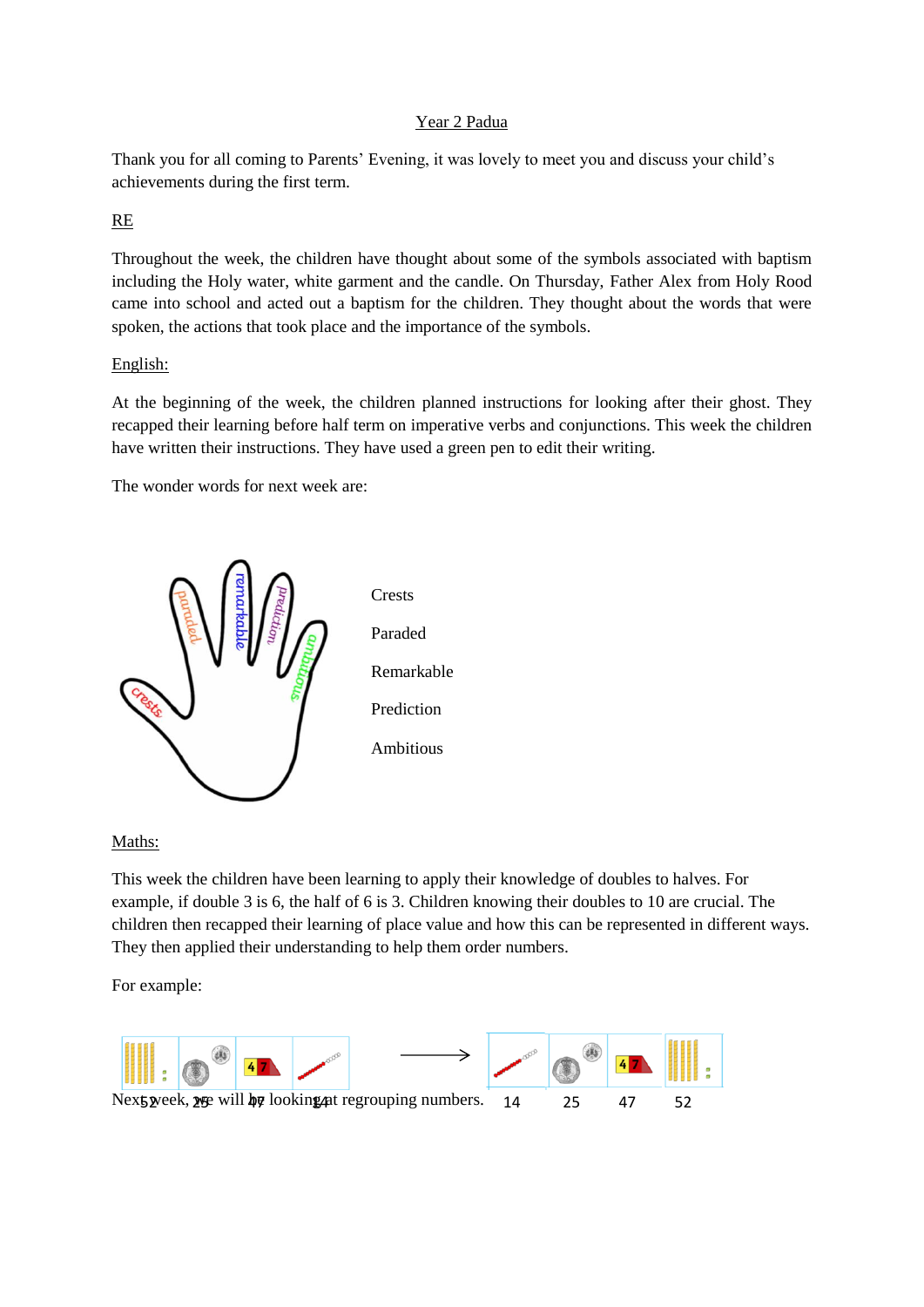

Extra information:

- The weather is getting colder; please make sure your child brings a coat to school.
- Children are not to wear earrings to school.
- Please make sure that your child has a book bag for school rather than a backpack.

Have a fantastic weekend,

Megan  $\odot$